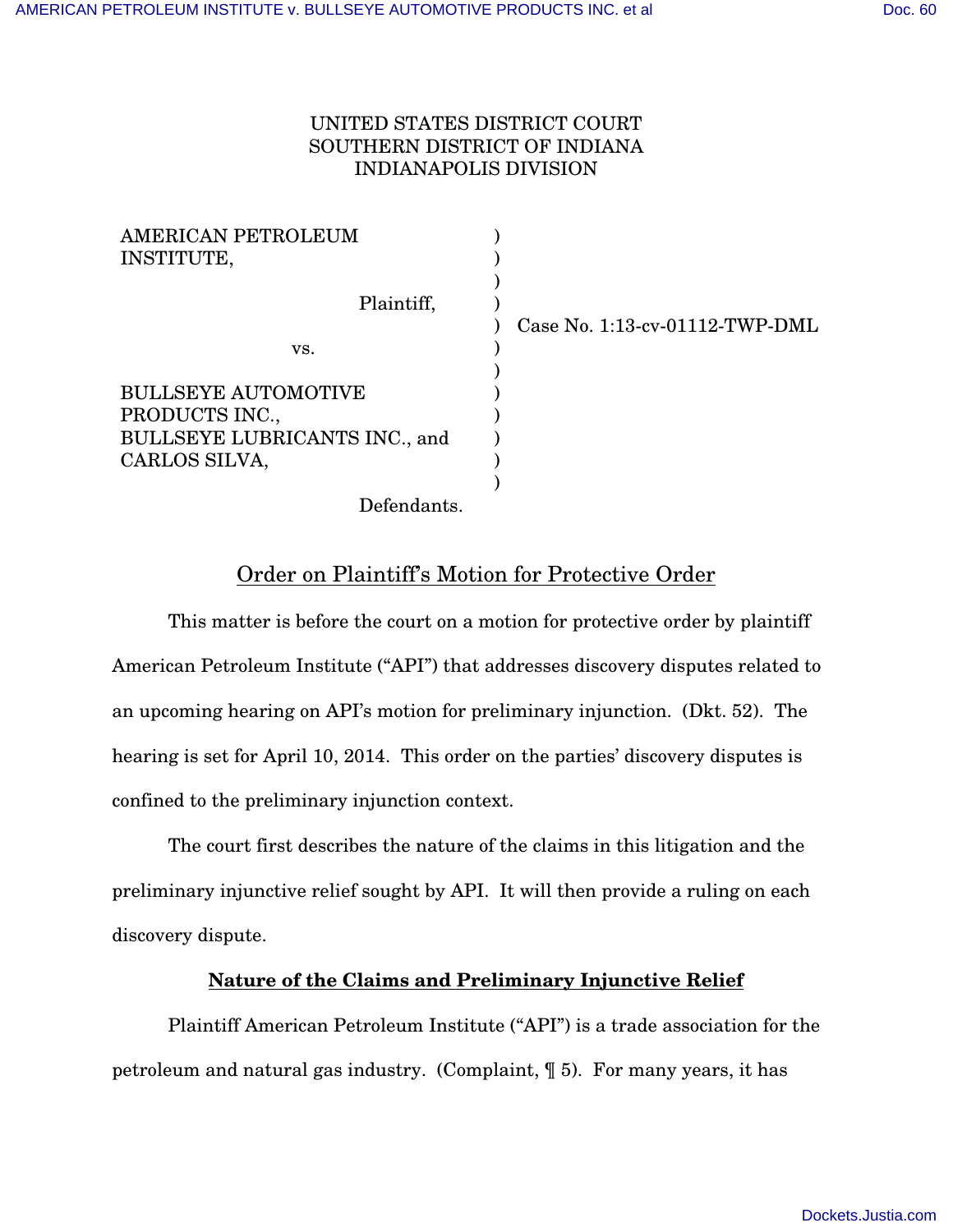published engine oil standards for passenger vehicle engines and heavy-duty diesel engines. (*Id.*, ¶ 11). It also operates a program under which it permits engine oil marketers whose products are properly tested and certified to claim that their oils meet certain API performance standards and to affix certain trademarks to their engine oil products. (*See id.* at ¶¶ 12-17). The marks include (a) marks with a starburst design and that bear the words "American Petroleum Institute" and "Certified," *id.* ¶¶ 18-21, and (b) marks with a donut design designating engine oils certified for certain motor vehicles, *id.,* ¶¶ 22-25.

Defendants Bullseye Automotive Products, Inc. and Bullseye Lubricants, Inc. are the same company and defendant Carlos Silva is its president. (*Id.*, ¶¶ 6-7). The court refers to them collectively as "Bullseye." API alleges that Bullseye produces or markets or sells motor engine oil and has affixed labels to its motor oils to make it appear that the oils have been certified by API even though the oils do not meet API's standards. API has sued Bullseye for trademark infringement, trademark counterfeiting, trademark dilution, false advertising, and unfair competition under the Lanham Act. It also brings Indiana state law claims.

API seeks a preliminary injunction that (a) enjoins Bullseye from using labeling on its products that infringe API's marks, are confusingly similar to API's marks, or otherwise suggest that Bullseye's products meet API's standards and (b) prohibits Bullseye "temporarily" from producing any engine oil "until it has shown that the engine oils can be accurately labeled as safe for use in automobiles that are currently on the nation's roads." (*See* Motion for Preliminary Injunction, Dkt. 20).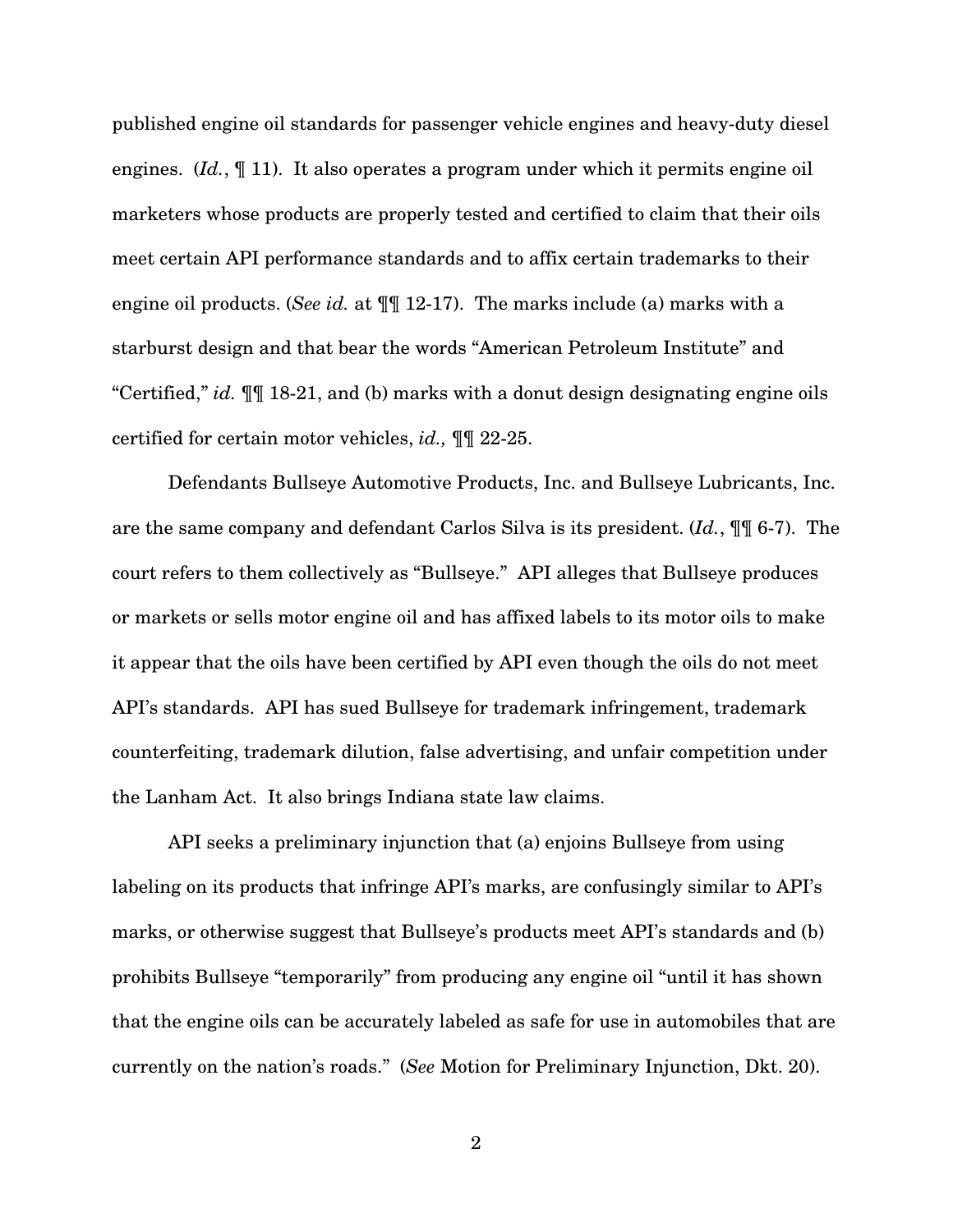One defense Bullseye intends to raise at the preliminary injunction hearing is that API has misused its trademarks in violation of the antitrust laws, and that such misuse should prevent API from enforcing its marks. Bullseye contends that this defense is available under Section 33(b)(7) of the Lanham Act, 15 U.S.C. § 1115(b)(7). Bullseye's theory is that API has used, and is using, its trademark rights to coerce some manufacturers and sellers of motor oils to agree to cease business and that API's exclusion of sellers from the market constitutes a per se violation of the antitrust laws. API counters that Bullseye did not raise this defense in its answer and that, in any event, 15 U.S.C. § 1115(b)(7) does not in fact strip a trademark owner of his trademark. API also argues that Bullseye's antitrust defense is without merit as a matter of law.

 The court does not now resolve this legal issue. It does take into account, however, that Bullseye did not clearly in its answer alert API to an antitrust defense. Bullseye's later answers to interrogatories described alleged misconduct by API in prior trademark enforcement actions to extract agreements from engine oil manufacturers to stop selling their oil, but Bullseye also did not clearly indicate there an antitrust defense to infringement. Because of the relatively late-breaking disclosure of an antitrust defense, the court will limit the discovery that must be provided before the preliminary injunction hearing. The court does not foreclose the possibility that API could be required to provide additional discovery after the preliminary injunction issues are decided.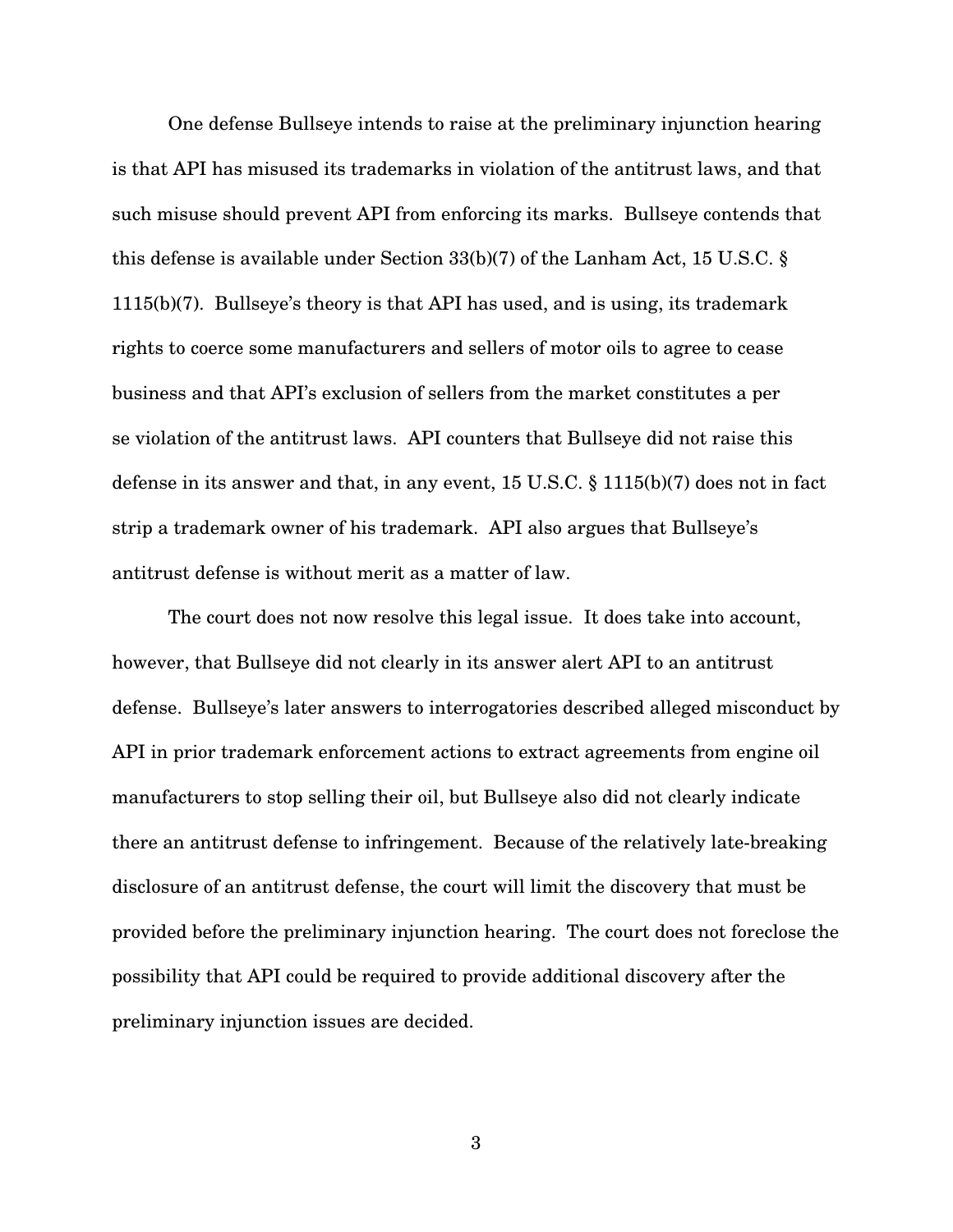#### **Discovery Disputes**

 API's motion for protective order concerns four issues: (1) API's intention to present some evidence via affidavits at the preliminary injunction hearing; (2) Bullseye's intention to call API's lawyers as witnesses at the preliminary injunction hearing or seek their depositions in advance of the hearing;<sup>1</sup> (3) Bullseye's discovery requests regarding API's assertion of trademark rights against other alleged infringers; and (4) documents about a man named Randy Wegner.

## Evidence by Affidavit

 API seeks a ruling that it may use affidavits at the preliminary injunction hearing to present testimony by certain persons regarding their purchases of engine oils marketed and sold by Bullseye. The court GRANTS that request. *See* Fed. R. Civ. P.43(c). However, API must serve copies of the affidavits on Bullseye in advance of the hearing and no later than the close of business on **Tuesday, April 8, 2014.** 

## Testimony by API's Lawyers

 The court enters a protective order that Bullseye may not call API's lawyers as witnesses at the preliminary injunction hearing. Bullseye contends it may need testimony from these lawyers in furtherance of Bullseye's proof of heavy-handed tactics by API in other trademark infringement suits or threats of suit. Bullseye wants the lawyers' testimony because "API's counsel *personally negotiated and* 

 $\overline{a}$ 

<sup>1</sup> Bullseye states that it has not subpoenaed and will not subpoena the lawyers for deposition before the preliminary injunction hearing. The court accepts this representation and DENIES as moot API's request for a protective order relating to depositions of their lawyers.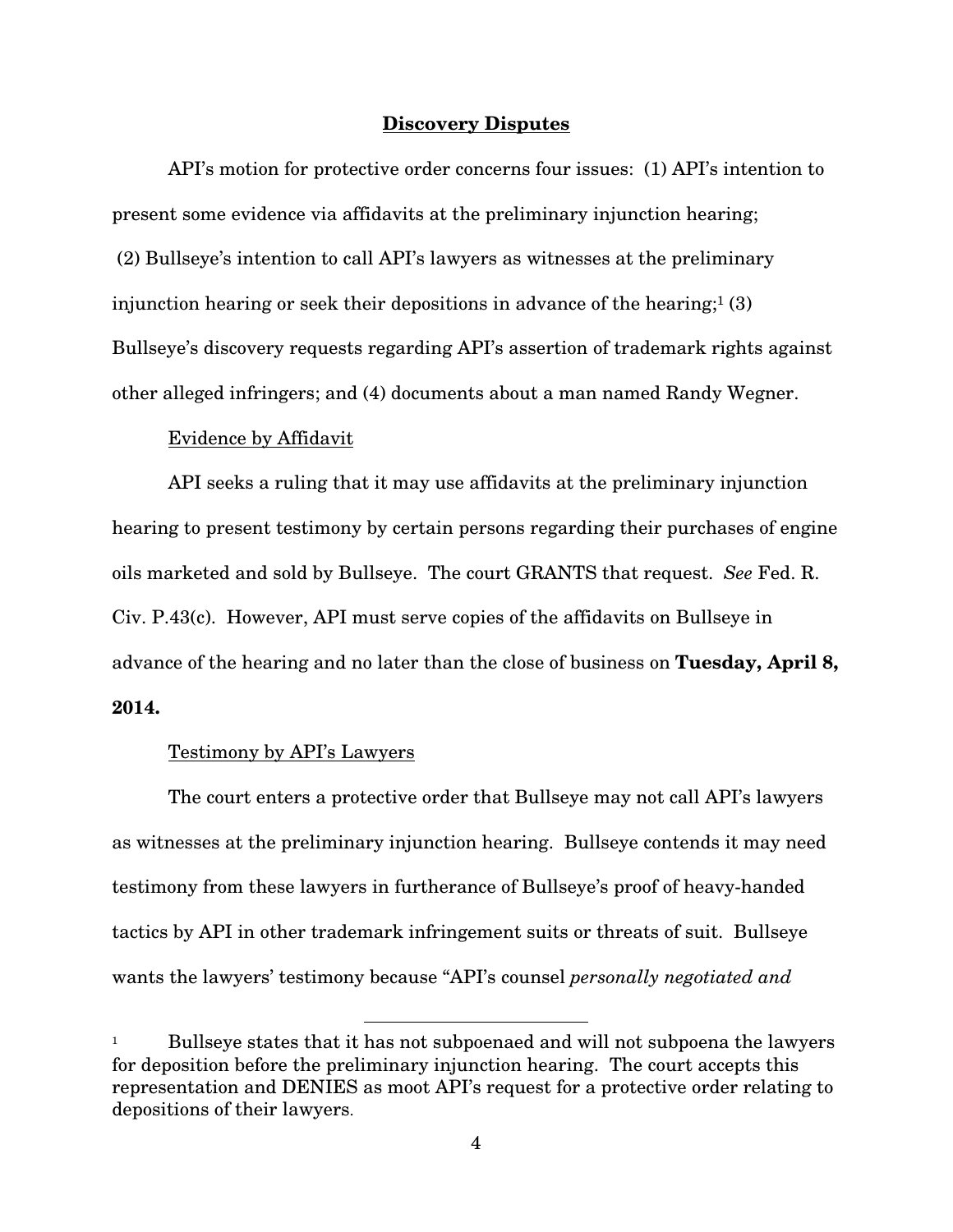*signed* agreements excluding others from the oil market, which agreements were *per se* violations of antitrust laws that render API's trademarks unenforceable." Dkt. 55 at p. 3 (emphasis in original).

The court finds that the lawyers' testimony is not reasonably necessary at the preliminary injunction hearing. Bullseye has, and had, other appropriate avenues for obtaining evidence regarding the subject agreements. It could have conducted a Rule 30(b)(6) deposition of API before the preliminary injunction hearing. Under the circumstances, it is an oppressive and unnecessary tactic to elicit evidence at the hearing from API's trial lawyers regarding the agreements. *See United States v. Dack,* 747 F.2d 1172, 1176 n.5 (7th Cir. 1984) (when evidence is easily available from other sources, attorneys who participate in case should not be called as witnesses absent "extraordinary circumstances" or "compelling reasons"). *See also Shelton v. American Motors Corp.,* 805 F.2d 1323, 1327 (8th Cir. 1986) (forbidding deposition of opposing trial counsel unless there is no other means to obtain the information sought and the information is relevant, "crucial," and not privileged).

However, API must stipulate to the authenticity of the subject agreements or produce a witness at the hearing who can provide testimony that establishes their authenticity. The parties will be permitted the opportunity to make whatever legal arguments they believe flow from the fact of and contents of the agreements. The court does not foreclose API from arguing that the agreements are not relevant and should not be considered by the court in adjudicating API's motion for preliminary injunction.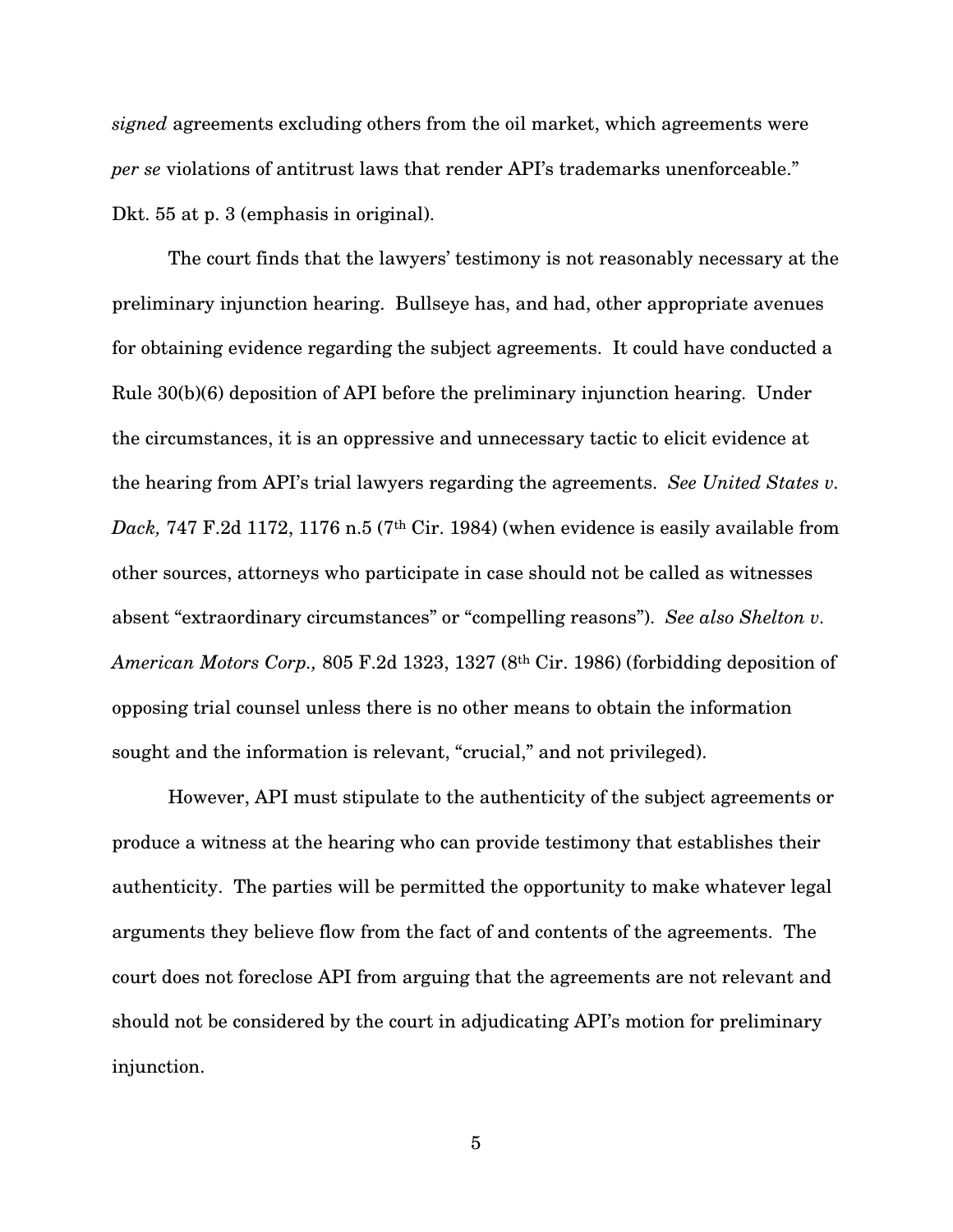#### Other Trademark Enforcement Activities

#### 1. *Tailor Made* Litigation

Tailor Made is an entity that entered into an agreement with API to stop selling motor oil for a period of time as part of the settlement of trademark infringement litigation brought by API. Bullseye has requested all documents concerning API's litigation against Tailor Made and its principals, Bill and Rebecca Selkirk. The court finds that so long as API stipulates to the authenticity of the settlement agreement it entered in the Tailor Made litigation, no additional discovery of documents concerning that litigation from API is reasonably necessary in conjunction with the hearing on preliminary injunction.

2. Other Documents Requesting a Third Party to Stop Selling Motor Oil

API states that it has produced to Bullseye five consent injunctions it obtained against persons it accused of trademark infringement over the last five years, two of which contain a term requiring the person accused of infringement to exit the engine oil field. API also represents that these are the only trademark enforcement matters that API initiated against engine oil manufacturers in that five-year period. Based on these representations, the court finds that additional discovery of "all" documents related to requests to stop selling motor oil is not reasonably necessary in conjunction with the hearing on preliminary injunction.

## Documents Relating to Randy Wegner

Randy Wegner is a person who has acted as a "tipster" to API, alerting API about sales of motor oils that do not meet APIs' standards but are labeled in a